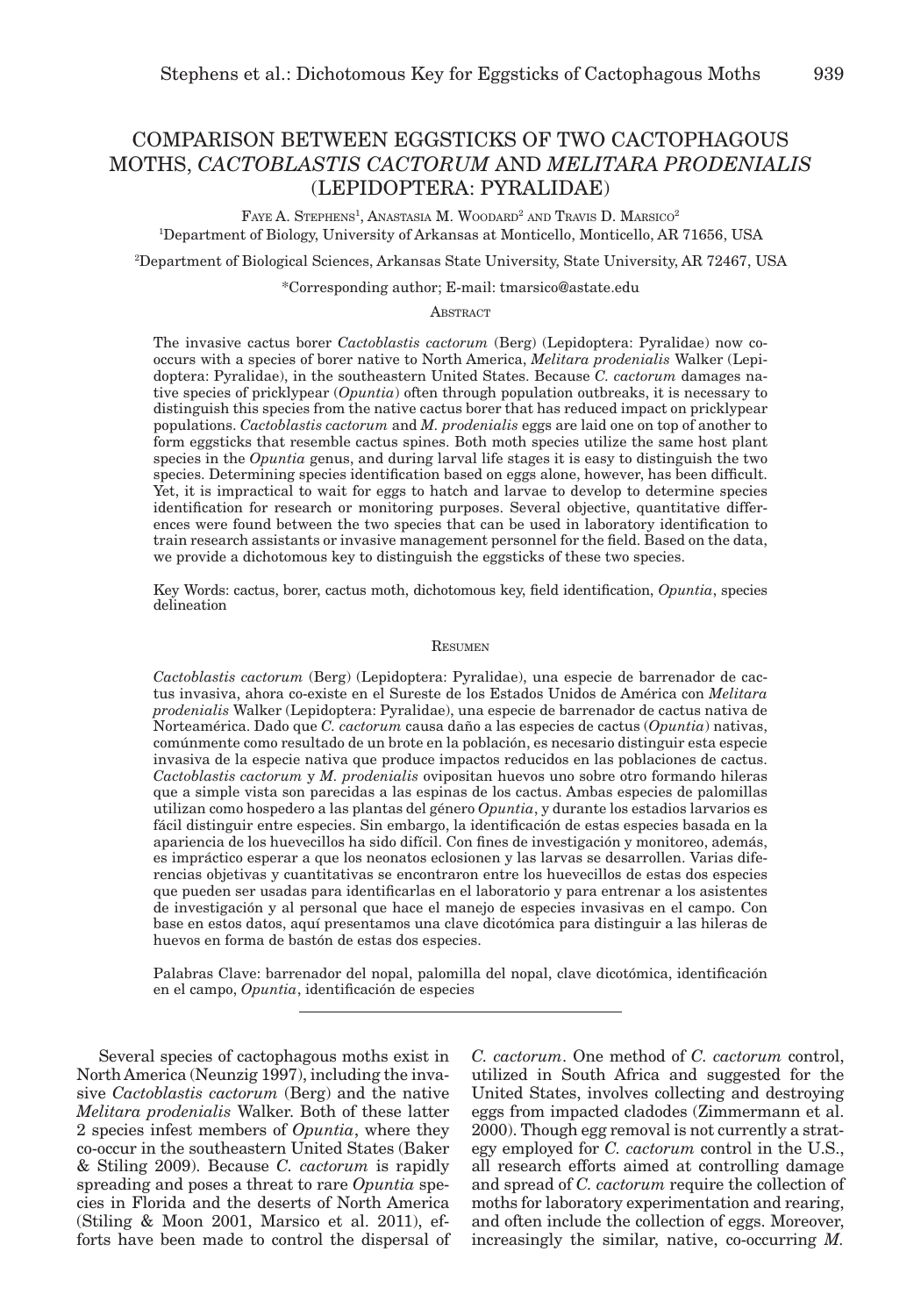*prodenialis* is being studied in comparative experiments with *C. cactorum* (e.g., Woodard et al. 2012). Therefore, it is important for researchers to be able to distinguish eggs laid by these 2 species.

*Cactoblastis cactorum* and *M. prodenialis* are now sympatric and select the same host plants (Baker & Stiling 2009). Therefore, it is possible that using indiscriminant techniques to remove eggs and cladodes will result in the destruction of native *M. prodenialis* individuals, negatively impacting their populations. As a best practice, invasive species management should negatively impact native species as little as possible. Additionally, resources should not be spent removing moths or moth-damaged plants from populations comprised entirely of *M. prodenialis*. As such, it is necessary to distinguish between the 2 insect species at all life stages. Larvae can easily be identified at middle and late instars based on their color; however, identification of early instar larvae is more difficult. Another means of identification at any life-stage is the sequence obtained from the *COI* gene (Marsico et al. 2011; Sauby et al. 2012), though this is impractical for rapid laboratory or field use. Here we report a quantifiable method that trained researchers and invasive species managers can use to distinguish between the eggsticks of *C. cactorum* and *M. prodenialis*.

Both species lay eggs one on top of the other to form eggsticks that are superficially similar in appearance (Hubbard 1895; Hoffmann & Zimmermann 1989). Close inspection of *C. cactorum* and *M. prodenialis* eggsticks indicate distinct differences between the two. Despite needs for a reliable method of distinguishing between the eggsticks of these species, differences have not been quantified (Rose et al. 2011). To make the distinction between moth

species, photographs of field-collected *C. cactorum* and *M. prodenialis* eggsticks were used to measure several aspects of the eggstick morphology.

# Materials and Methods

Eggsticks of *C. cactorum* were collected from 5 locations in the Florida Panhandle, U.S.A., in May 2009, Jul 2009, and May 2010. Eggsticks of *M. prodenialis* were collected from 4 locations in the Florida Panhandle, U.S.A., in May 2009, Jun 2009, and May 2010. Measurements were taken on photographs of the field-collected eggsticks using Adobe Photoshop CS5. Photographs of 163 *C. cactorum* and 141 *M. prodenialis* eggsticks were taken with a metric ruler included as a size reference. For each eggstick, the number of eggs was counted, and the lengths and widths of the terminal and middle eggs were measured using the Photoshop CS5 measuring tool. Egg length was calculated in the same direction of eggstick length, and egg width was calculated perpendicular to length. If the eggstick was straight, the measure tool was used to directly take the length of the entire eggstick. For eggsticks that were curved, a path was created with the pen tool down the length of the stick. The path was then filled with text (i.e., periods), which was copied and pasted on a straight path and measured with the measuring tool. Curvature was measured as change in angle per change in unit length. The length of the sharpest curve was taken, and the angle of that curve was taken by the measuring tool. A Student's t-test was used to test for significant differences between species for number of eggs, terminal egg length, and terminal egg width. Due to a violation of assumptions of the

Table 1. Comparison between characteristics of *Cactoblastis cactorum* and *Melitara prodenialis* eggsticks.

| <b>Species</b>                       |  |
|--------------------------------------|--|
| M. prodenialis                       |  |
| $23 \pm 10.2^{\text{a}}$<br>$6 - 53$ |  |
| $0.58 \pm 0.08$<br>0.332-0.783       |  |
| $1.18 \pm 0.09$<br>0.911-1.402       |  |
| $0.44 \pm 0.04$<br>0.329-0.511       |  |
| $1.20 \pm 0.09$<br>0.898-1.396       |  |
| $10 \pm 4.3$<br>3.00-23.536          |  |
| $5 \pm 4.4$<br>$0-18.143$            |  |
|                                      |  |

a Mean values are followed by standard deviation.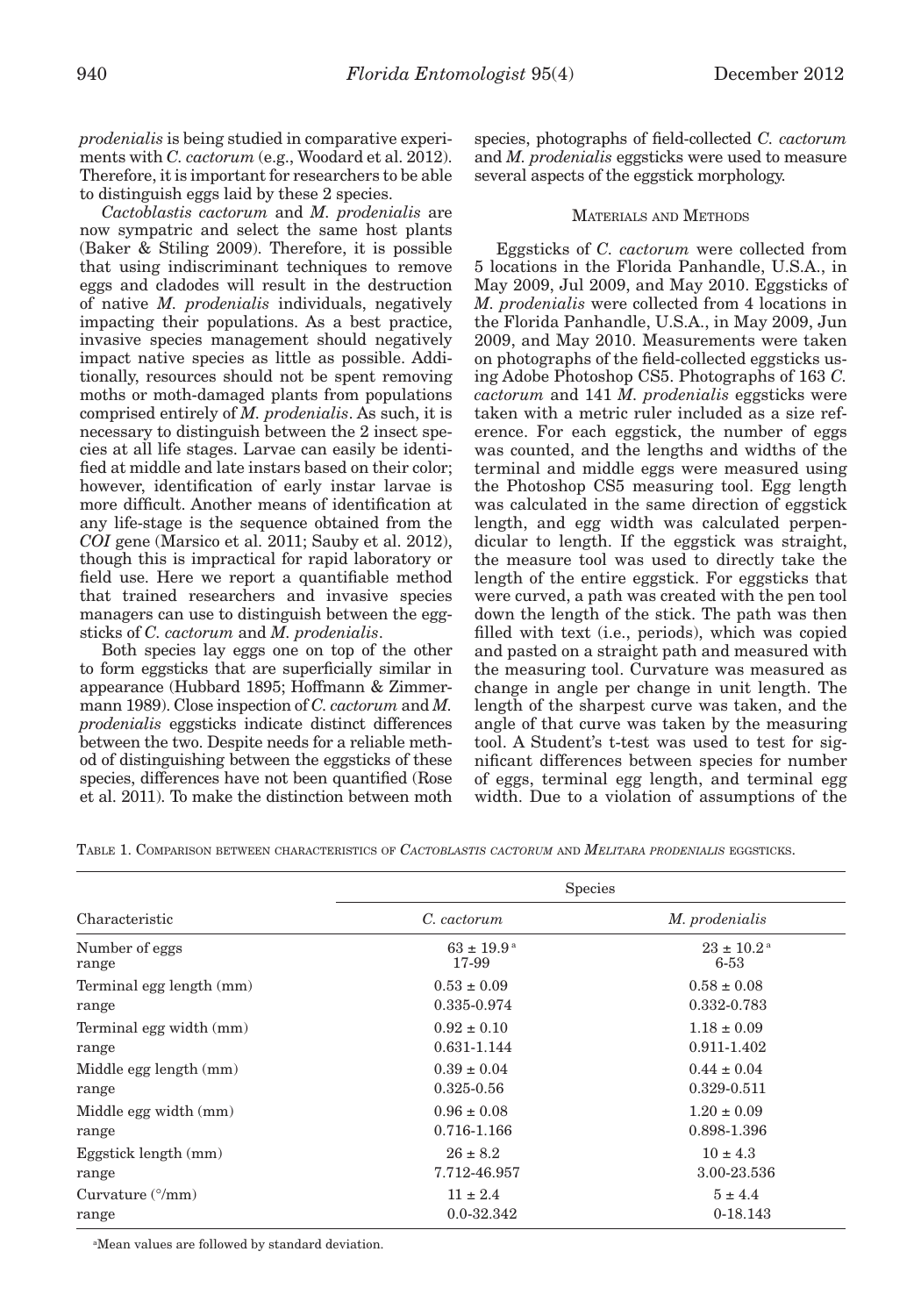parametric test, middle egg length and width, eggstick length, and curvature were analyzed using a Mann-Whitney U-test.

## **RESULTS**

Qualitatively, there are differences in egg color between species as the eggs reach maturity. *Cactoblastis cactorum* eggs become gray, silvery, and darken to black as the embryos mature. *Melita-* *ra prodenialis* eggs become increasingly darker brown as the embryos mature. There were significant differences between the species  $(P < 0.001)$ for Student's t or Mann-Whitney U tests) in the average and ranked values for all the characteristics measured (Table 1; Fig. 1; Fig. 2). Based on data associated with variable means, in addition to data ranges, the following dichotomous key for species delineation was developed using interquartile values.



Fig. 1. Eggsticks belonging to *Cactoblastis cactorum* (a) and *Melitara prodenialis* (b). For both species, darker eggsticks are more mature, and lighter eggsticks are less developed. *Cactoblastis cactorum* eggs that are close to hatching are almost black (see for example the 4th eggstick from the right in panel a). *Melitara prodenialis* eggsticks also darken as they near hatching (see for example the 5th eggstick from the right in panel b). A tight curve at the basal end of the longer, thinner *C. cactorum* eggsticks is typical, while *M. prodenialis* sticks are usually straighter.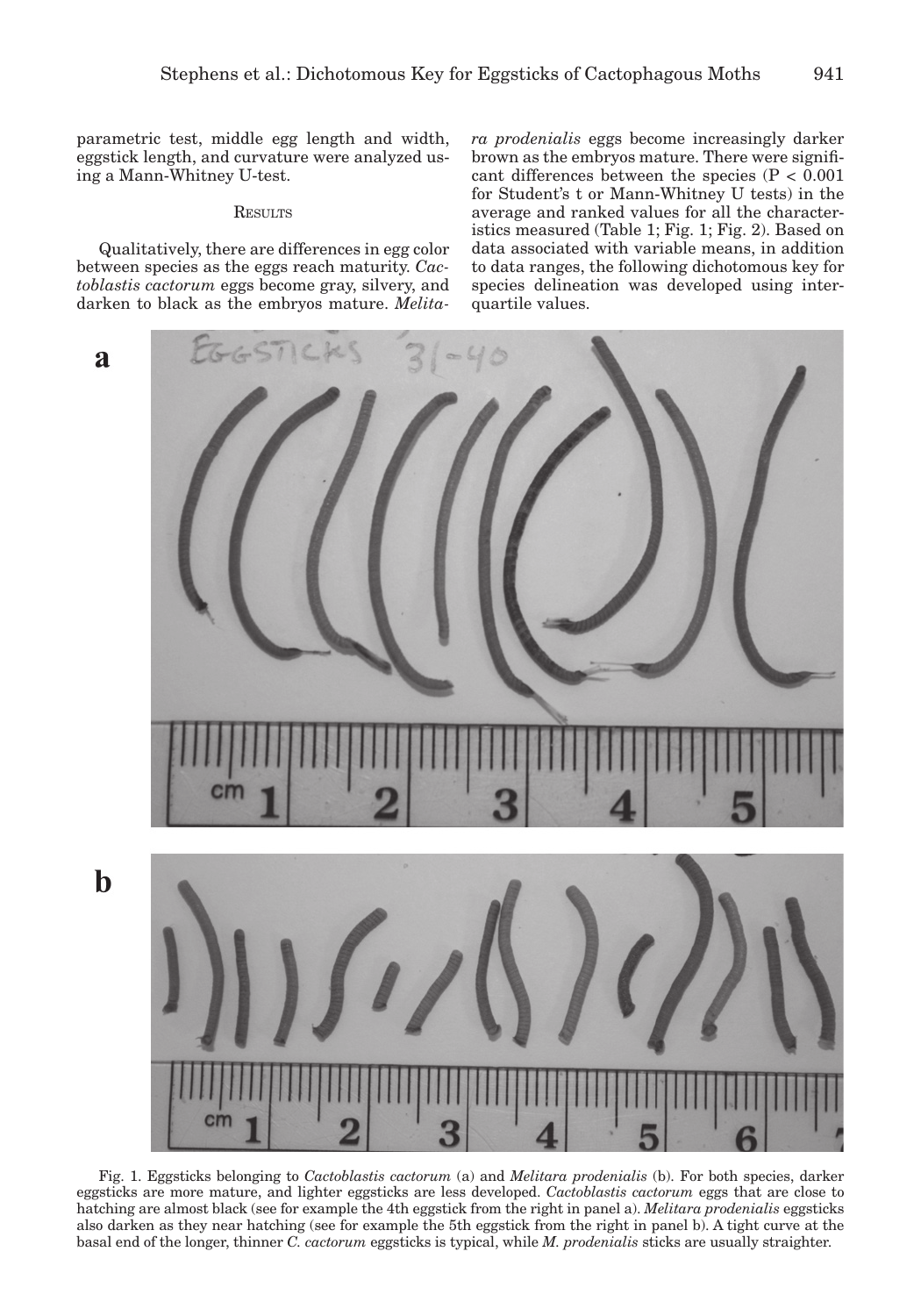# Key to Distinguishing Between Eggsticks of Two Cactophagous Moths, *Cactoblastis Cactorum* and *Melitara Prodenialis*

- 1a. Eggsticks maturing to a silver-gray and ultimately black coloration, often with 49-78 eggs; total eggstick length 21-32 mm, often with sharp curve (6.8-14.7°/mm), usually positioned at basal end, though eggstick can be nearly or completely straight, especially if shorter than usual; individual eggs from the middle of the eggstick 0.37-0.41 mm long and 0.92-1.0 mm wide, resulting in a slender eggstick . . . . . . . . . . . . . . . . . . . . . . . . . . . . . . . . . *Cactoblastis cactorum*
- 1b. Eggsticks maturing to a brown coloration, often with 15-29 eggs (occasionally more); total eggstick length 7-13 mm, with little or often no curvature (0-8.3°/mm); individual eggs from the middle of the eggstick 0.41-0.44 mm long and 1.16-1.26 mm wide, resulting in a stocky eggstick . . . . . . . . . . . . . . . . . . . . . . . . . . . . . . . . . . . . . . . . . . . *Melitara prodenialis*



Fig. 2. Boxplots comparing characteristics of *Cactoblastis cactorum* and *Melitara prodenialis* eggsticks. Boxplots show the means (horizontal lines within boxes), interquartile values (horizontal boundaries of the boxes that represent 25% and 75% of values that fall within the boxes), and the ranges (minimum and maximum values depicted as hatches at the end of vertical lines) for each variable measured. (a) Number of eggs, (b) terminal egg length, (c) terminal egg width, (d) middle egg length, (e) middle egg width, (f) eggstick length, and (g) eggstick curvature, measured as change in angle over length (i.e., °/mm). All lengths were measured in millimeters.

#### **DISCUSSION**

Useful characteristics for identification are those that are distinct with minimal overlap between species. Even though there are significant differences for all variables measured for the 2 cactus moth species, the range for all variables overlaps between species (Table 1). For this reason, a single character cannot be used as the sole identifier, and therefore, the characteristics need to be considered together to make reliable positive identifications. Because the length and width of eggs in *C. cactorum* and *M. prodenialis* differ significantly by only fractions of a millimeter, such small differences are not easy to discern outside the laboratory. Yet with practice, individual egg sizes can be distinguished by the observer. *Cactoblastis cactorum* and *M. prodenialis* eggsticks differ significantly in length and number of eggs, both which can be measured and counted easily (Fig. 1). Degree of curvature, particularly for long eggsticks and particularly positioned at the base of the eggstick, also tends to be greater in *C. cactorum*, which adds an important characteristic for identification purposes (Fig. 1).

We have now quantified the observable differences for the important diagnostic characteristics of eggsticks of *C. cactorum* and *M. prodenialis*. As an important invasive species with a large impact, it is critical to be able to distinguish *C. cactorum* from the similar, native, co-occurring species *M. prodenialis*, particularly at phases of the life cycle that are poorly characterized. Additionally, because these organisms are the focus of current and future research, scientists will benefit from the results reported here. Though the quantified differences and dichotomous key presented are useful for scientists and other individuals experienced with this study system and invasive species management system, the similarities between the eggsticks of these moths may make field identification impractical for invasive species control programs based on *C. cactorum* eggstick removal. These programs often rely on volunteers and assistants that may not have the time to become experienced in nuanced identification of the more difficult life stages of these species, and invasive